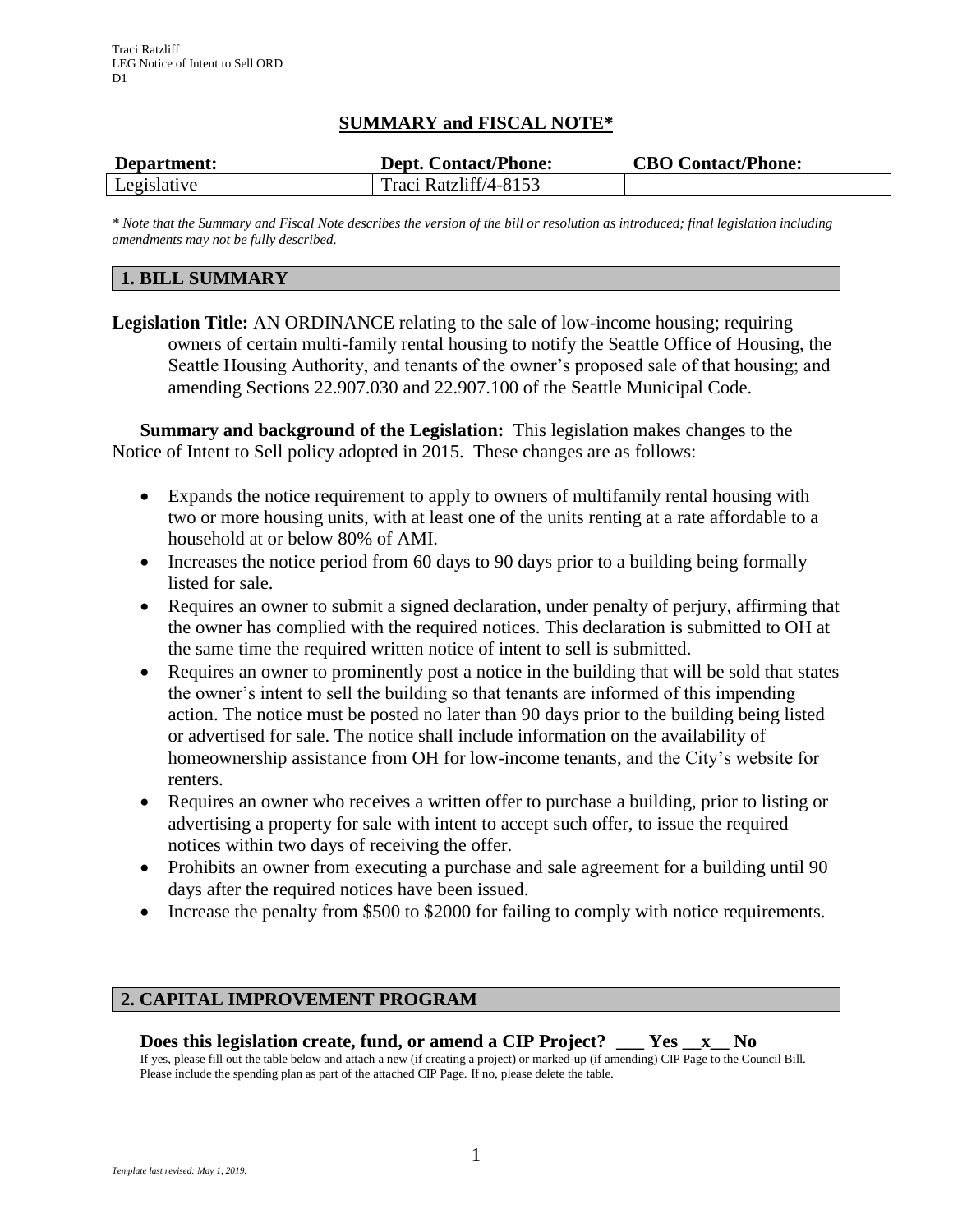|  | <b>Project Name: Project I.D.: Project Location: Start Date: End Date: Through 2023:</b> |  | <b>Total Project Cost</b> |
|--|------------------------------------------------------------------------------------------|--|---------------------------|
|  |                                                                                          |  |                           |

## **3. SUMMARY OF FINANCIAL IMPLICATIONS**

## **Does this legislation amend the Adopted Budget? \_\_\_ Yes \_\_x\_\_ No**

If there are no changes to appropriations, revenues, or positions, please delete the table below.

| Appropriation change $(\$)$ :         |                                | <b>General Fund \$</b> | Other \$                      |      |  |
|---------------------------------------|--------------------------------|------------------------|-------------------------------|------|--|
|                                       | 2019<br>2020                   |                        | 2019                          | 2020 |  |
| <b>Estimated revenue change (\$):</b> | <b>Revenue to General Fund</b> |                        | <b>Revenue to Other Funds</b> |      |  |
|                                       | 2019                           | 2020                   | 2019                          | 2020 |  |
| <b>Positions affected:</b>            | <b>No. of Positions</b>        |                        | <b>Total FTE Change</b>       |      |  |
|                                       | 2019                           | 2020                   | 2019                          | 2020 |  |
|                                       |                                |                        |                               |      |  |

# **Does the legislation have other financial impacts to the City of Seattle that are not reflected in the above, including direct or indirect, short-term or long-term costs?** No

If so, describe the nature of the impacts. This could include increased operating and maintenance costs, for example.

### **Is there financial cost or other impacts of** *not* **implementing the legislation?** No

Estimate the costs to the City of not implementing the legislation, including estimated costs to maintain or expand an existing facility or the cost avoidance due to replacement of an existing facility, potential conflicts with regulatory requirements, or other potential costs or consequences.

If there are no changes to appropriations, revenues, or positions, please delete sections 3.a., 3.b., and 3.c. and answer the questions in Section 4.

#### **3.a. Appropriations**

### **\_\_\_\_ This legislation adds, changes, or deletes appropriations.**

If this box is checked, please complete this section. If this box is not checked, please proceed to Revenues/Reimbursements.

| <b>Fund Name and</b><br>number | Dept | <b>Budget Control</b><br>Level Name/#* | 2019<br>Appropriation<br><b>Change</b> | 2020 Estimated<br>Appropriation<br><b>Change</b> |
|--------------------------------|------|----------------------------------------|----------------------------------------|--------------------------------------------------|
|                                |      |                                        |                                        |                                                  |
| <b>TOTAL</b>                   |      |                                        |                                        |                                                  |

**\****See budget book to obtain the appropriate Budget Control Level for your department.*

This table should reflect appropriations that are a direct result of this legislation. In the event that the project/programs associated with this ordinance had, or will have, appropriations in other legislation please provide details in the Appropriation Notes section below. If the appropriation is not completely supported by revenue/reimbursements listed below, please identify the funding source (e.g. available fund balance) to cover this appropriation in the notes section. Also indicate if the legislation changes appropriations one-time, ongoing, or both.

### **Is this change one-time or ongoing?**

Please explain any complicated scenarios - e.g. three-year funding agreement but not permanent ongoing.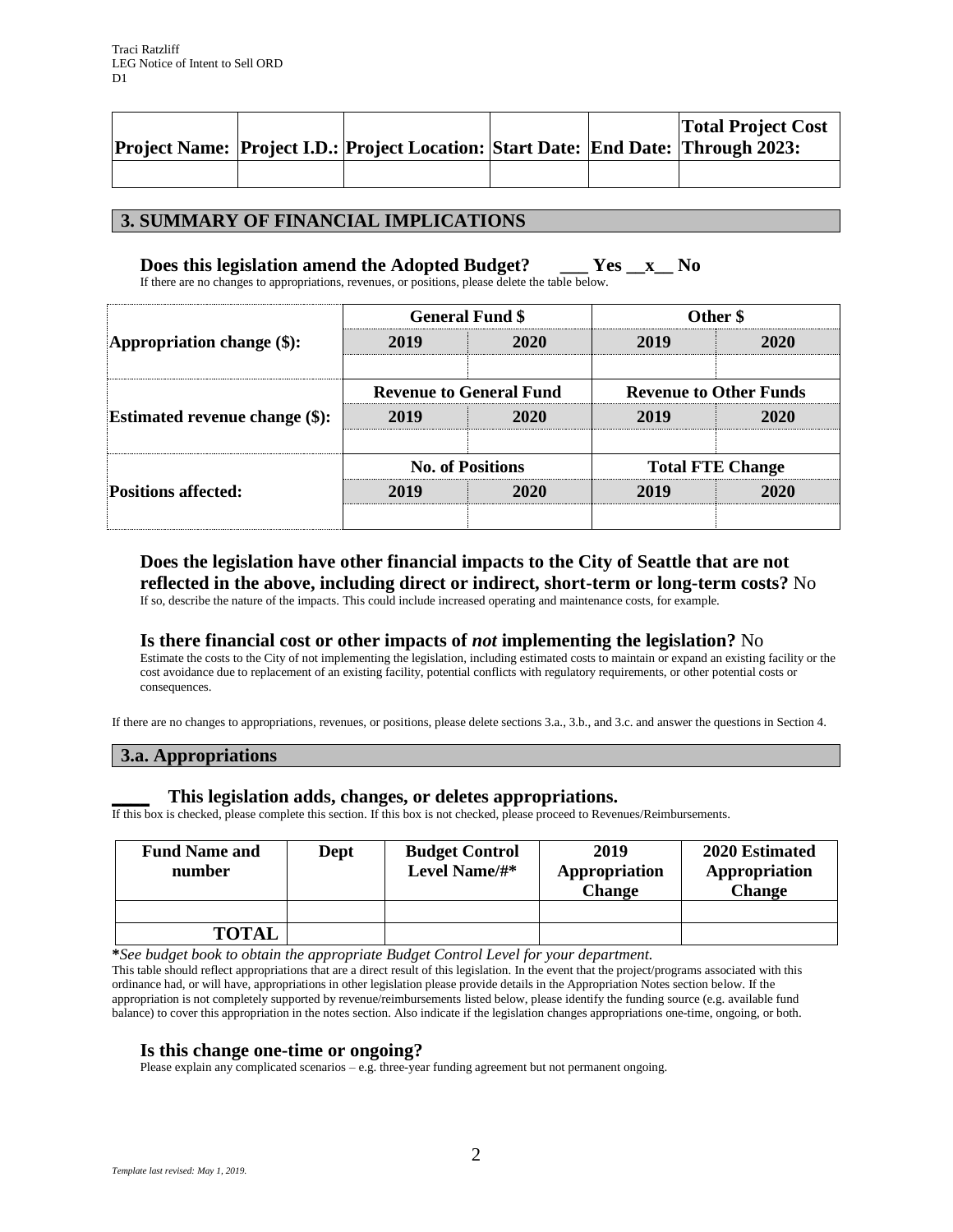# **Appropriations Notes:**

## **3.b. Revenues/Reimbursements**

#### **\_\_\_\_ This legislation adds, changes, or deletes revenues or reimbursements.**

If this box is checked, please complete this section. If this box is not checked, please proceed to Positions.

## **Anticipated Revenue/Reimbursement Resulting from this Legislation:**

| <b>Fund Name and</b> | Dept | <b>Revenue Source</b> | 2019    | 2020 Estimated |  |
|----------------------|------|-----------------------|---------|----------------|--|
| <b>Number</b>        |      |                       | Revenue | Revenue        |  |
|                      |      |                       |         |                |  |
| <b>TOTAL</b>         |      |                       |         |                |  |

This table should reflect revenues/reimbursements that are a direct result of this legislation. In the event that the issues/projects associated with this ordinance/resolution have revenues or reimbursements that were, or will be, received because of previous or future legislation or budget actions, please provide details in the Notes section below. Do the revenue sources have match requirements? If so, what are they?

### **Is this change one-time or ongoing?**

Please explain any complicated scenarios – e.g. three-year funding agreement but not permanent ongoing.

## **Revenue/Reimbursement Notes:**

# **3.c. Positions**

#### **\_\_\_\_ This legislation adds, changes, or deletes positions.**

If this box is checked, please complete this section. If this box is not checked, please proceed to Other Implications.

# **Total Regular Positions Created, Modified, or Abrogated through this Legislation, Including FTE Impact:**

| Position # for<br><b>Existing</b><br><b>Positions</b> | <b>Position Title &amp;</b><br>Department* | Fund<br>Name $\& \#$ | Program<br>& BCL | PT/FT | 2019<br><b>Positions</b> | 2019<br>FTE | Does it sunset?<br>(If yes, explain below<br>in Position Notes) |
|-------------------------------------------------------|--------------------------------------------|----------------------|------------------|-------|--------------------------|-------------|-----------------------------------------------------------------|
|                                                       |                                            |                      |                  |       |                          |             |                                                                 |
|                                                       |                                            |                      |                  |       |                          |             |                                                                 |
|                                                       |                                            |                      |                  |       |                          |             |                                                                 |
| <b>TOTAL</b>                                          |                                            |                      |                  |       |                          |             |                                                                 |

*\* List each position separately*

This table should only reflect the actual number of positions created by this legislation. In the event that positions have been, or will be, created as a result of previous or future legislation or budget actions, please provide details in the Notes section below.

### **Position Notes:**

## **4. OTHER IMPLICATIONS**

**a. Does this legislation affect any departments besides the originating department?** Office of Housing and Seattle Department of Construction and Inspections.

If so, please list the affected department(s) and the nature of the impact (financial, operational, etc.).